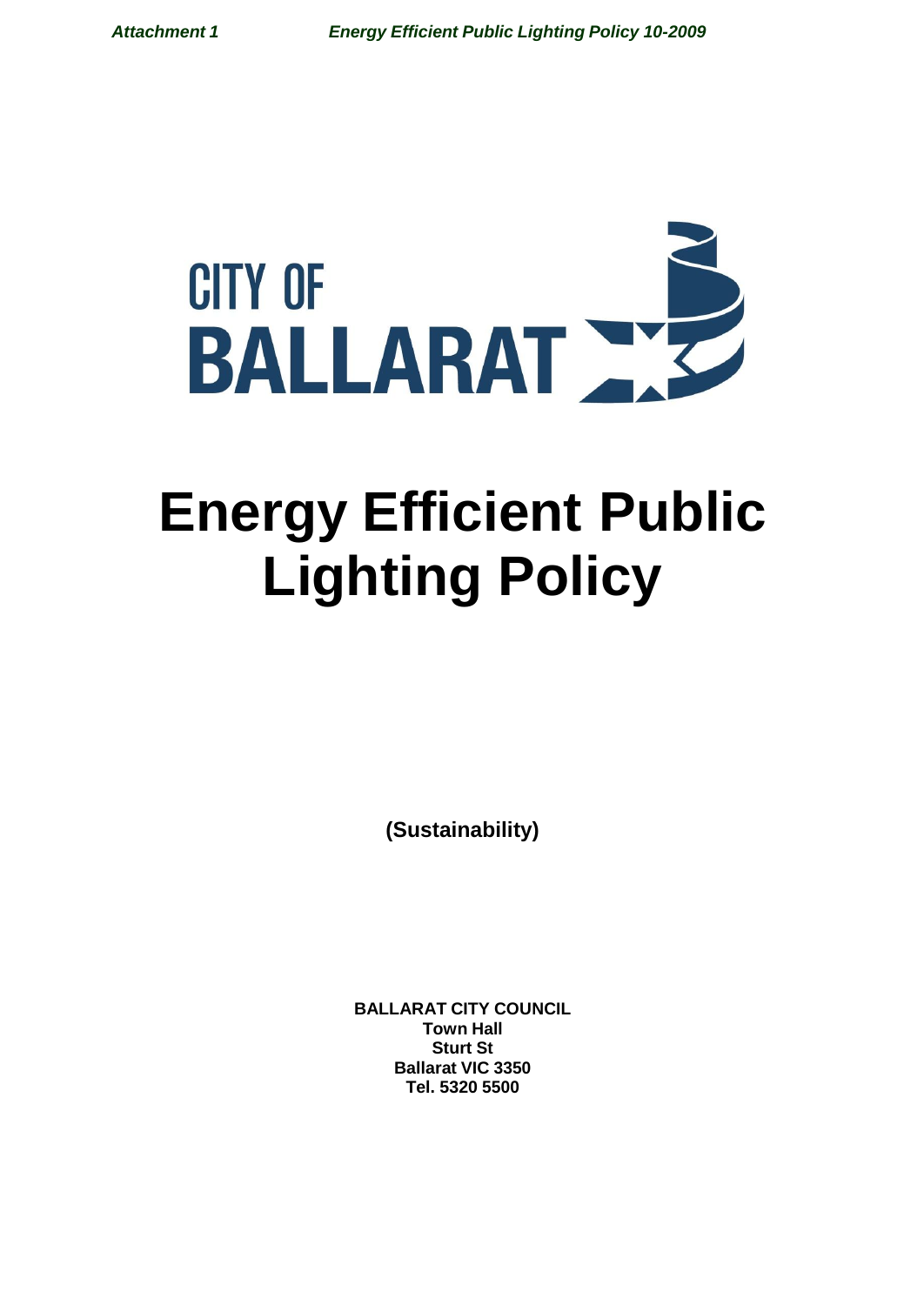# **TABLE OF CONTENTS**

| $\overline{\mathbf{5}}$ |  |
|-------------------------|--|
| $6\overline{6}$         |  |
|                         |  |
| 8                       |  |
|                         |  |

 $\overline{\mathbf{1}}$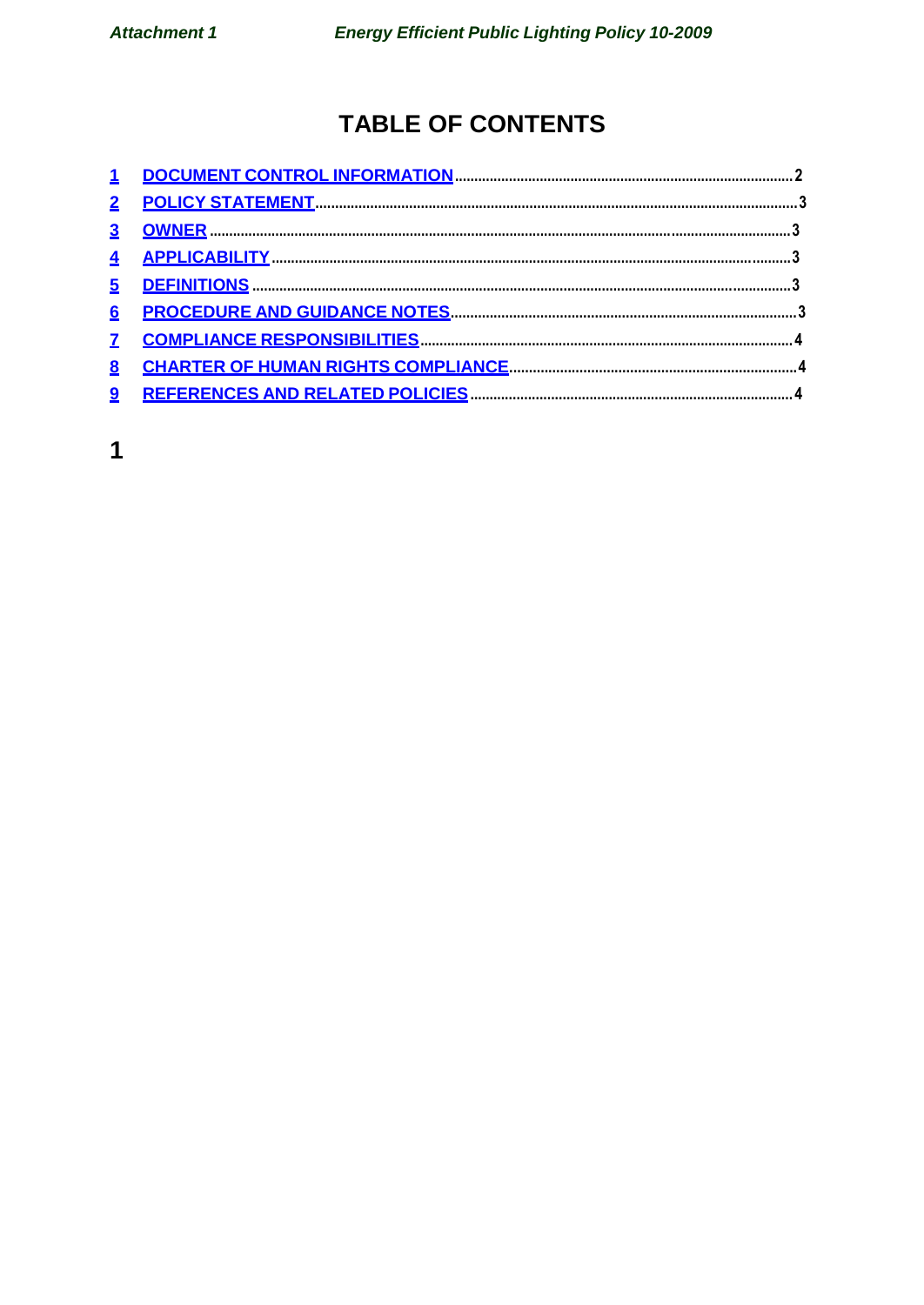## **1 DOCUMENT CONTROL INFORMATION**

# **DOCUMENT CONTROL**

| <b>Policy Name</b>      | <b>Energy Efficient Public Lighting Policy</b>   |  |  |
|-------------------------|--------------------------------------------------|--|--|
| <b>Business Unit</b>    | City Infrastructure                              |  |  |
| <b>File Location</b>    | <b>DocHub</b>                                    |  |  |
| Document status         | Approved energy_efficient_public_lighting_policy |  |  |
| <b>Version</b>          | 2.00                                             |  |  |
| <b>Version Date</b>     | March 2014                                       |  |  |
| <b>Next Review date</b> | March 2017                                       |  |  |
|                         |                                                  |  |  |

# **DOCUMENT HISTORY**

|                      | Version | Date               | Author                                                   |
|----------------------|---------|--------------------|----------------------------------------------------------|
| <b>Initial Draft</b> |         | 26 October<br>2009 | Aaron Izzard                                             |
| <b>Final Draft</b>   |         | November<br>2009   | Aaron Izzard                                             |
| <b>Approved</b>      |         | December<br>2009   | Council<br>Resolution<br>(R409/09)                       |
| <b>Review Draft</b>  | 2       | March 2014         | Lauren Burch                                             |
| <b>Review Final</b>  | 2       | March 2014         | Lauren Burch                                             |
| <b>Approved</b>      | 2       | 12 March 2014      | Council<br><b>Resolution for</b><br>changes<br>(R053/14) |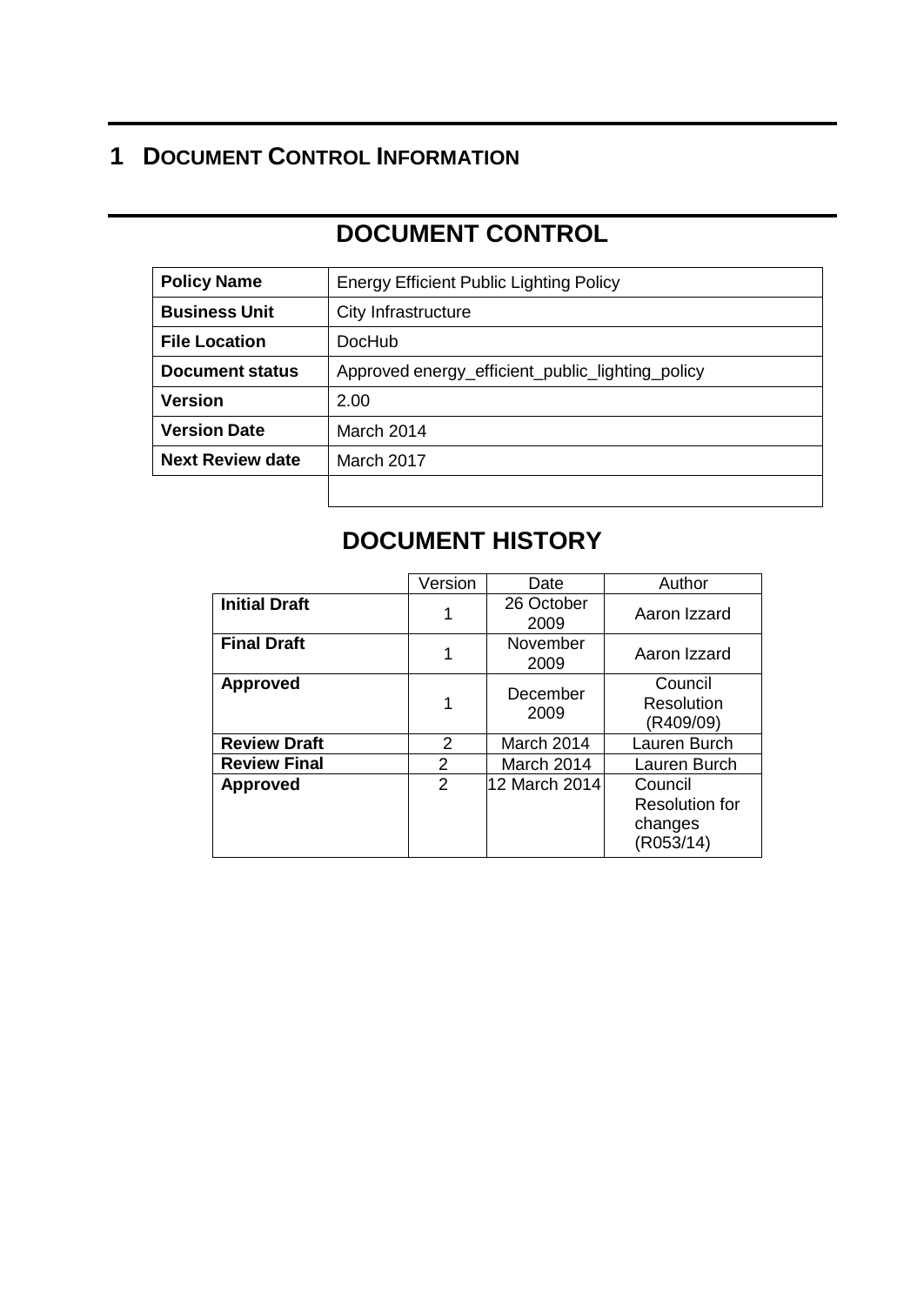## **2. POLICY STATEMENT**

#### **Intent:-**

The City of Ballarat aims to be a leader in environmental sustainability with its commitment to organisational change to achieve sustainability. Reducing resource consumption and everyday impacts are fundamental to this commitment, as outlined in the City of Ballarat Environment Sustainability Strategy.

Public lighting, including street lighting, uses significant amounts of energy and thus contributes considerable quantities of greenhouse gases into the atmosphere. Energy efficient lighting technologies suitable for public lighting are available, with new technologies being developed and improved on a regular basis. Consistent with the policy positions of the City of Ballarat Municipal Strategic Statement and the LiveSmartBallarat Sustainability Policy, the purpose of this Policy is to require the use of the most energy efficient lighting available in all new public lighting installations. This will result in substantial energy savings and consequently a reduction in negative environmental impacts arising from public lighting within the City of Ballarat.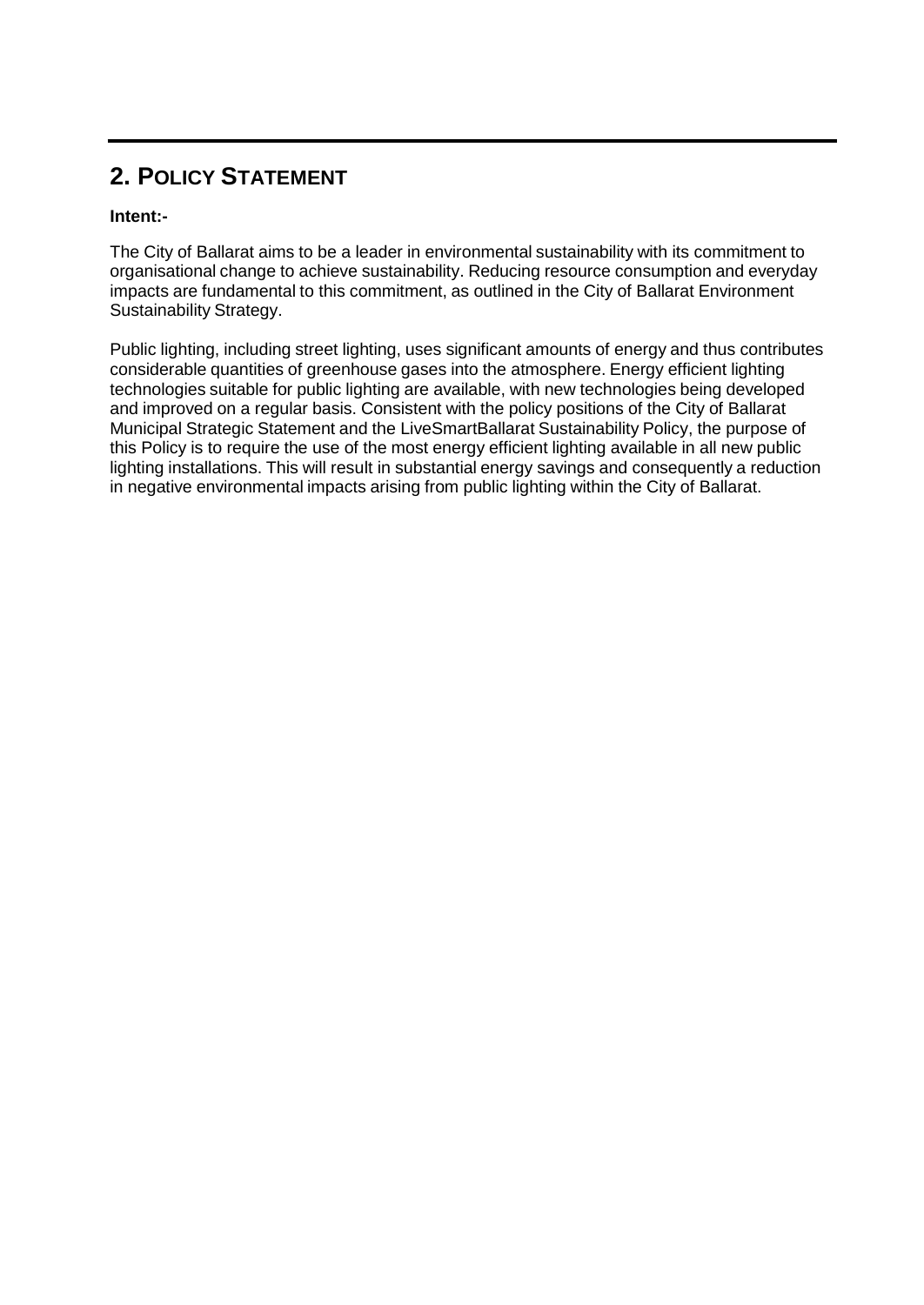#### **Objectives:**

• Ensure that the most energy efficient approved public lighting available at the time of design is used in all new installations.

## **3 OWNER**

The owner of this Policy is the Ballarat City Council and administered by the General Manager of City Infrastructure.

All enquiries regarding this Policy should be initially directed to the City Services Unit.

## **4 APPLICABILITY**

This Policy applies to all full-time and part-time employees, contractors, temporary and casual employees who are associated with the approval of public lighting for new projects, including subdivision and similar developments, Council works and ad hoc public lighting installations.

## **5 DEFINITIONS**

**Energy efficient approved public lighting** refers to lighting that has appropriate approval from electricity regulators and distribution businesses for use as public lighting and uses less electricity than alternative approved lighting.

**Public lighting** refers to lighting used to illuminate public places, including roads, footpaths, pedestrian malls, car parks, sporting facilities, public parks and reserves, it includes street lighting.

## **6 PROCEDURE AND GUIDANCE NOTES**

All new public lighting installations must use the most energy efficient approved public lighting available at the time of design, having regard to the purpose of the lighting and the relevant sections of AS/NZS 1158, ResCode and other appropriate standards or codes.

All public lighting poles and lanterns, including decorative poles and lanterns, must be suitable for 18 watt LED, Powercor approved standard public lighting.

Developers seeking advice regarding 18 watt Powercor approved standard public lighting should be referred to Powercor Australia Limited.

A copy of this policy shall be provided to developers upon request or as deemed necessary by Council staff.

The following planning permit condition should be used to ensure all new developments contain energy efficient approved public lighting.

#### Planning Permit Condition Requiring Energy Efficient Approved Public Lighting

Prior to works commencing on site, a street lighting plan prepared by a suitably qualified person must be submitted to the Responsible Authority for approval. Street light design must accord with the Infrastructure Design Manual, using energy efficient 18w LED globes in local streets, T5 fluorescent globes in street lighting managed by VicRoads and ensure compliance with AS1158 (or the AS at the time of installation). Fittings must comply with Council's street light service provider's standard fittings. Non-standard fittings will not be permitted.